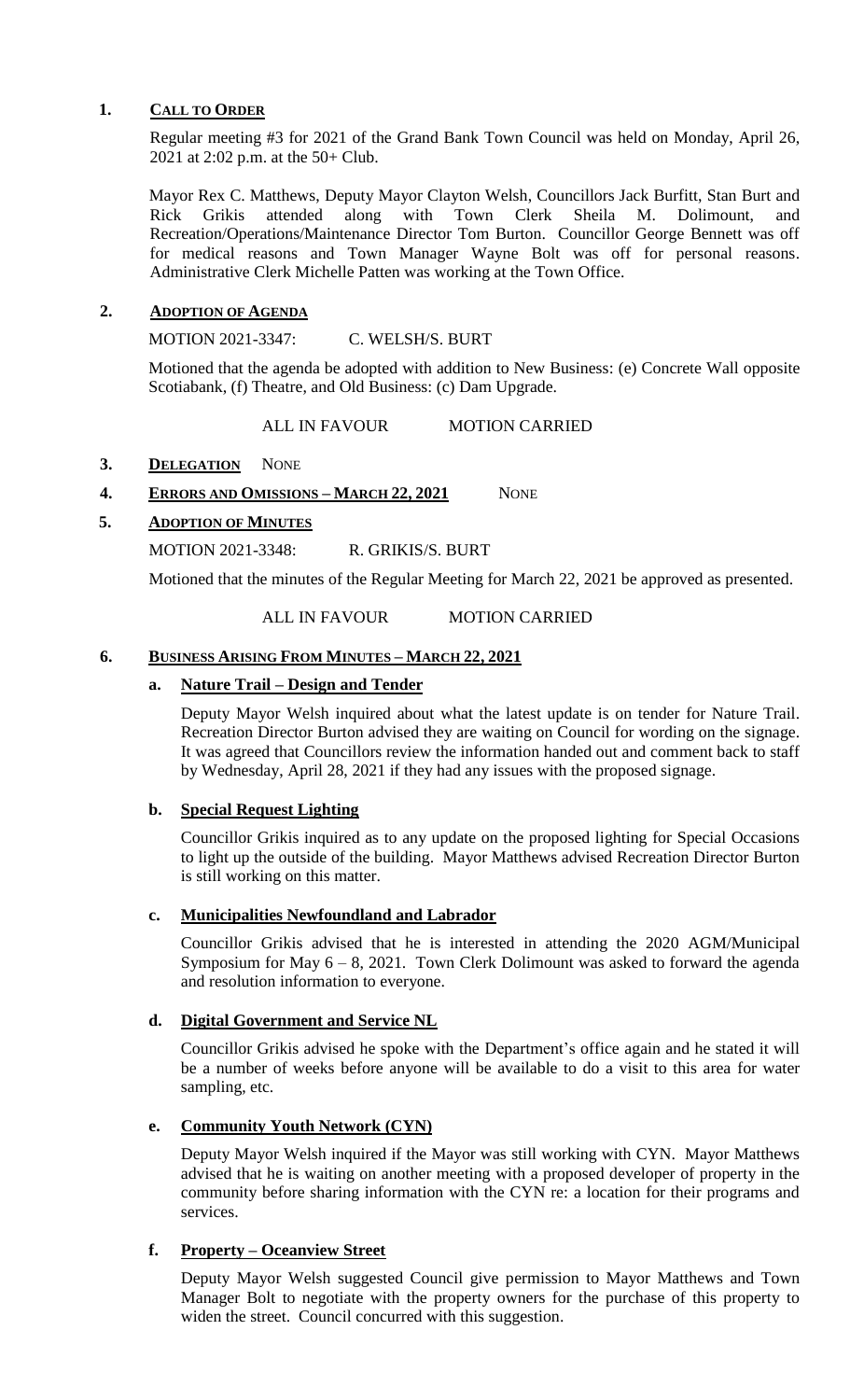# **g. Clean Up of Private Property**

Councillor Burt questioned if the letter had been forwarded to the property owner. Mayor Matthews advised the letter has been completed and is ready to be hand delivered this week.

# **h. Court Case**

Councillor Burfitt questioned if the Town contacted the Lawyer to seek any reimbursement. Mayor Matthews advised there was no point to seek reimbursement since during the legal process there were misunderstandings by both parties on relevant legislation.

# **i. Markers**

Councillor Grikis questioned if the markers were purchased for the Fortune Dam. Town Clerk Dolimount advised that this was the decision of the Town of Fortune to get the markers and put them in place.

# **j. Heritage Society**

Councillor Burfitt questioned if Mayor Matthews had spoken with the Chair of the Heritage Society. Mayor Matthews advised that he had spoken with the Chair and feels it's more a difference of opinions on a number of issues rather than administrative or operational issues. Councillor Brooks questioned if there was going to be any work done to the Harris House this year. Mayor Matthews advised he understood that there was some work scheduled to be undertaken this year.

# **k. Meeting with Clearwater Seafoods**

Mayor Matthews advised that he was speaking with Clearwater Seafoods regarding a tax agreement between the Company and the Town and the Company requested sometime in June for a meeting when one of their officials will be in Grand Bank. It was agreed that June would be fine.

# **l. Gas Tax**

Mayor Matthews advised that the Town has been notified that Gas Tax funding will double for 2021.

# **7. INCOMING CORRESPONDENCE FOR ACTION**

# **a. Municipalities Newfoundland and Labrador**

Received the following proclamation from the Miles for Smiles Foundation to declare April:

*Whereas: Children are the foundation for a prosperous and innovative society, and the foundation for a child's growth and development is established when the community takes responsibility for creating healthy environments where our children can thrive;*

*Whereas: All children deserve to have a safe, stable, nurturing home and community to foster their healthy growth and development;*

*Whereas: Child abuse and neglect is an important societal concern that may affect the long-term health and well being of not only children, but also the adults they become;*

*Whereas: Child abuse and neglect impacts our entire society and our society's future;*

*Whereas: Child abuse prevention is a shared responsibility and finding solutions requires the involvement and collaboration of citizens, organizations and government entities;*

*Whereas: this month, we emphasize the importance of understanding the devastating problem of child abuse and neglect, and commit to learn more about the behavioral and physical signs of possible abuse.*

*Therefore: I, \_\_\_\_\_\_\_\_\_\_\_\_\_\_\_\_do hereby proclaim the month of April 2021 to be Child Abuse Prevention Month in and urge all citizens to work together to help reduce child abuse and neglect significantly in years to come.*

MOTION 2021-3349: C. WELSH/R. GRIKIS

Motioned that the Town of Grand Bank proclaim April 2021 as Child Abuse Prevention Month.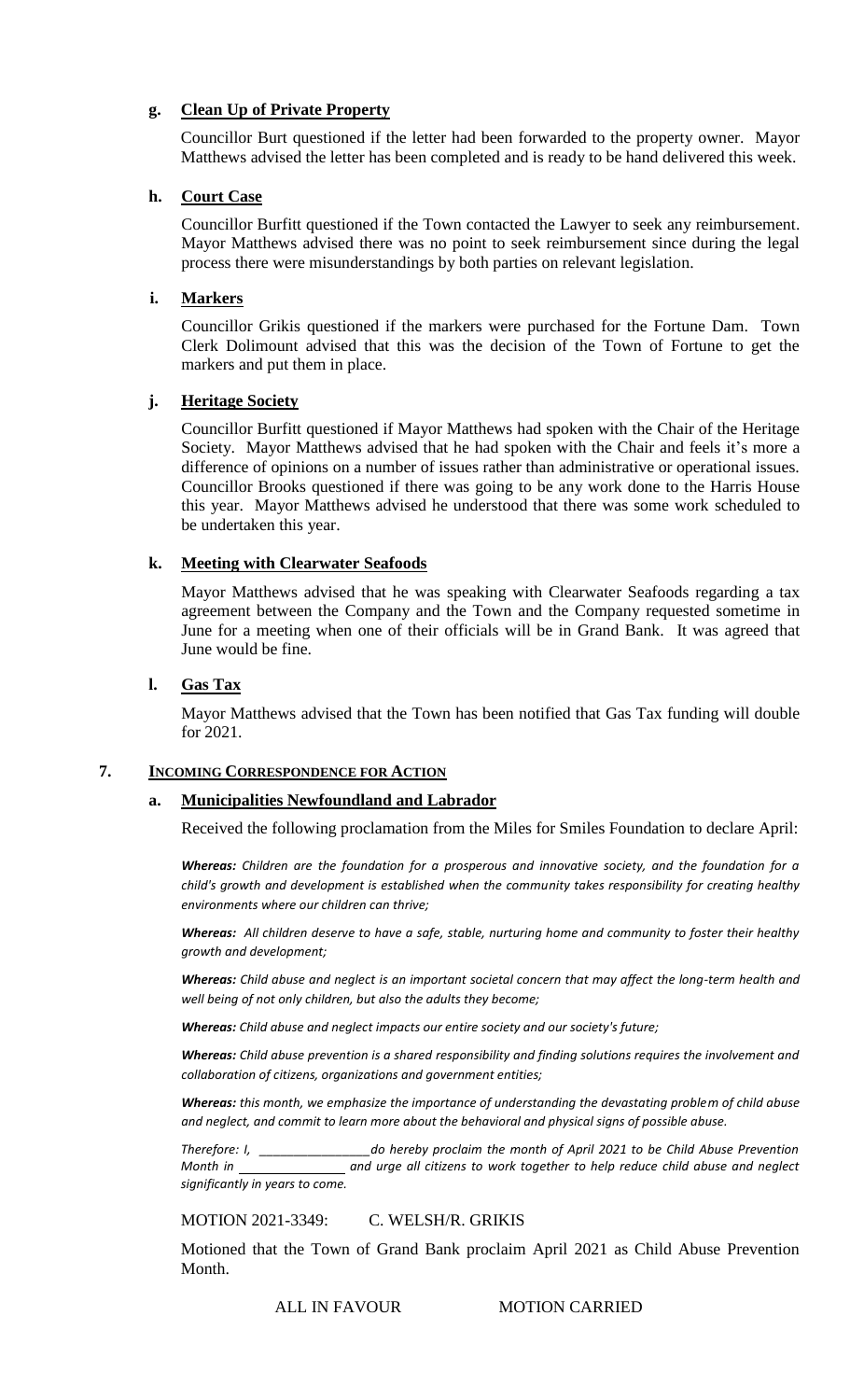# **b. Sharon's Nook and Tea Room**

Received a letter requesting use of the parking lot adjacent to their business for outdoor seating during the summer months.

MOTION 2021-3350: C. WELSH/R. BROOKS

Motioned that the Town of Grand Bank approve the use of a portion of the parking lot for outdoor seating, similar to last year's arrangement.

ALL IN FAVOUR MOTION CARRIED

# **8. INCOMING CORRESPONDENCE FOR INFORMATION**

# **a. Department of Municipal and Provincial Affairs**

- \* Received a letter advising the 2021 General Election will be held on September  $28<sup>th</sup>$ .
- \* Received a letter regarding the election of Mayor.

# **b. Rose, Juanita**

Received a letter from Ms. Juanita Rose regarding her resignation as Life Guard/Manager of the Grand Bank Swimming Pool. It was agreed that Recreation Director Burton arrange a social to celebrate her years of service with the Town.

# **c. Eastern Health**

- **\*** Received an email advising there will be a virtual presentation, "Alcohol Use and Suicide Prevention", taking place on Thursday, May  $6^{th}$  from 12:00 p.m. – 1:15 p.m.
- \* Received the Community Mental Health Fund Application 2021.
- \* Received an email regarding a 2 day ASIST Workshop July  $29 30$ <sup>th</sup>.

# **d. Municipalities Newfoundland and Labrador (MNL)**

Received a nomination form for President and Vice President.

# **e. RCMP**

Received an email regarding an ATV information sheet, outlining the legal requirements for ATV operators in the Province.

# **f. Municipal Assessment Agency**

Received a letter confirming Mr. Randell Pope will serve as the Assessment Review Commissioner for the Town of Grand Bank.

# **g. Department of Transportation and Infrastructure**

- \* Received a letter related to the Municipal Infrastructure Projects.
- \* Received a letter regarding the Green and Inclusive Community Buildings Program.

# **h. Department of Justice and Public Safety**

Received a letter informing that St. John Ambulance has received Health Canada funding to provide nasal naloxone training and distribution nationally.

# **i. Eastern Director**

Received a letter from Keith Keating advising he is running for the Eastern Director position with Municipalities Newfoundland and Labrador.

# **9. COMMITTEE REPORTS**

# **a. Finance Committee**

Councillor Stan Burt, Committee Chairperson, presented a written report of a meeting the Committee held on April 21, 2021.

Item 3a. After some discussion, it was agreed to not install the speed bumps and just post the speed sign.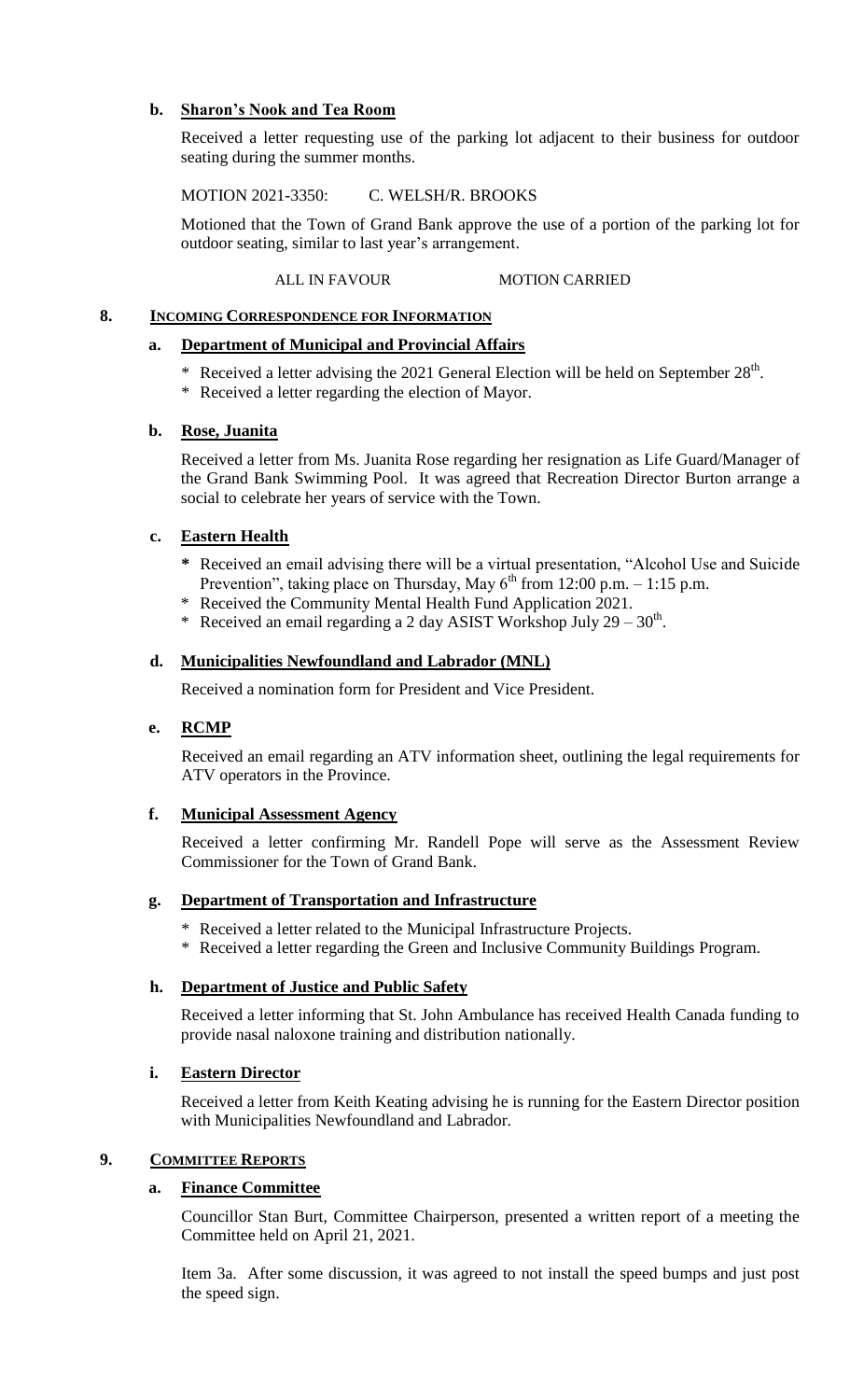MOTION 2021-3351: S. BURT/R. GRIKIS

Motioned that the Finance Committee report of April 21, 2021 be approved

ALL IN FAVOUR MOTION CARRIED

MOTION 2021-3352: S. BURT/R. GRIKIS

Motioned that the Town of Grand Bank accept the tender from Nortech Construction, in the amount of \$137,075.40 plus HST \$20,561.31 for a total of \$157,636.71 for Paving of the list of streets as outlined in the Tender Call which closed on Tuesday, April 20, 2021.

#### ALL IN FAVOUR MOTION CARRIED

MOTION 2021-3353: S. BURT/J. BURFITT

Motioned that the Town of Grand Bank submit its Capital Investment Plan to the Department of Municipal Affairs for Gas Tax Funding in the amount of \$157,636.71 for Street Upgrading in the Town of Grand Bank. The list of the streets being upgraded is outlined in the Tender Call which closed on Tuesday, April 20, 2021. Further moved that Nortech Construction be award the contract to complete this work.

ALL IN FAVOUR MOTION CARRIED

# **b. Development Committee**

Deputy Mayor Clayton Welsh, Committee Chairperson, presented a written report of a meeting the Committee held on April 21, 2021.

MOTION 2021-3354: C. WELSH/R. BROOKS

Motioned that the Development Committee report of April 21, 2021 be approved as presented.

ALL IN FAVOUR MOTION CARRIED

# **c. Swimming Pool Report**

Deputy Mayor Clayton Welsh presented a written report of a meeting held on April 16, 2021 for the Swimming Pool.

MOTION 2021-3355: C. WELSH/J. BURFITT

Motioned that the Grand Bank Swimming would not offer lessons this year due to public health measures.

ALL IN FAVOUR MOTION CARRIED

MOTION 2021-3356: C. WELSH/R. GRIKIS

Motioned that the Swimming Pool report of April 16, 2021 be approved as presented.

ALL IN FAVOUR MOTION CARRIED

#### 1**0. OLD BUSINESS**

# **a. ATV Regulations**

MOTION 2021-3357: C. WELSH/J. BURFITT

Motioned that the amendments be accepted as presented.

ALL IN FAVOUR MOTION CARRIED

#### **b. Dam Upgrades**

Mayor Matthews advised that there have been 4 divers working at the Dam. He also advised that there have been some challenges but work is still progressing.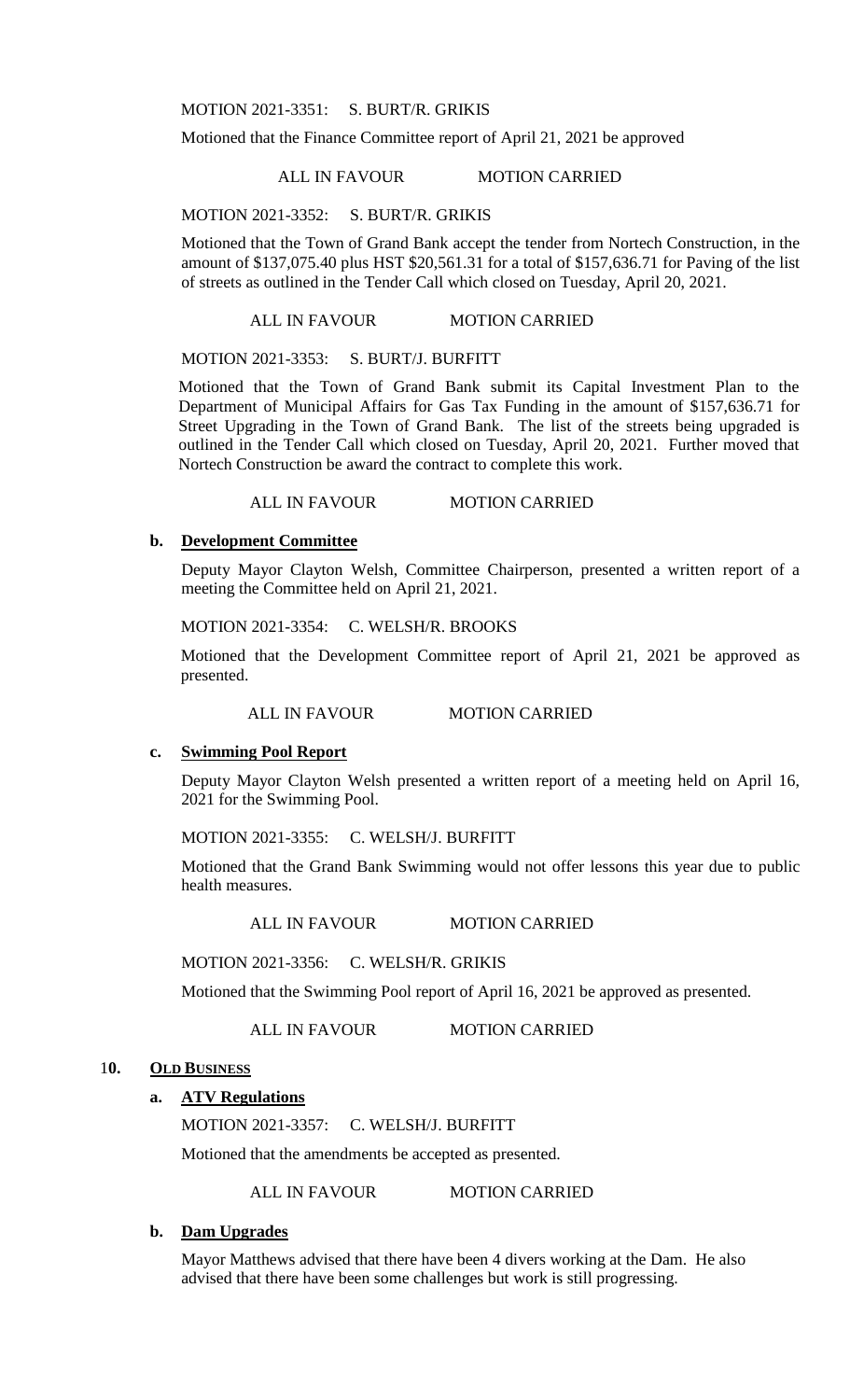# **11. NEW BUSINESS**

# **a. Visa/Debit Machine**

Mayor Matthews advised that the visa/debit information provided by the Chase Company needs to be reviewed by the Finance Committee and look at the full scope of what it would cost the Town to provide this service. Councillor Burfitt advised that the theatre uses a device call "the Square" that they purchased at Best Buy. Town Clerk Dolimount was asked to check this device out.

# **b. Tax Sale**

MOTION 2021-3358: J. BURFITT/R. GRIKIS

Motioned that the Town of Grand Bank proceed with the sale of the following properties for non-payment of taxes:

- 22 College Street, Grand Bank
- 26 West Street, Grand Bank

ALL IN FAVOUR MOTION CARRIED

# **c. Clean up of Private Residential Properties**

MOTION 2021-3359: C. WELSH/S. BURT

Motioned that Council delegate authority to the Town Manager, or in the absence of the Town Manager, to the Town Clerk, to issue an order of Council for the clean-up of private residential properties within the municipality in accordance with section 404 of the *Municipalities Act*.

#### ALL IN FAVOUR MOTION CARRIED

Recreation Director Burton left the meeting at this time, 3:20 p.m.

# **d. Forward and Tibbo – Transfer of Land**

Deferred to the next meeting of the Finance Committee.

# **e. Wall Opposite Bank**

Councillor Burfitt suggested that the Town should look at removing the concrete wall opposite the Bank and replace it with some other material for the next budget. It was agreed that Town Manager Bolt would contact the engineers for an estimate for the 2022.

# **f. Theatre**

Deputy Mayor Welsh advised that the Theatre has now brought forward new Policies and Procedure guidelines and he is now a liaison to the Board with no voting privileges. He also advised that the President is Jack Burfitt, VP Dan Piccolo, Secretary Marcia Penwell and the Treasurer is Stan Burt. He wanted to commend the Board on the excellent job they are doing. Councillor Burfitt advised that the Heritage Society will have their office at the Theatre soon. Councillor Burfitt was asked to provide a list of the Theatre Board to Council.

# 12. **COUNCILLORS FORUM**

# **a. RCMP**

Deputy Mayor Welsh questioned should Council be meeting with MHA Paul Pike to put pressure on government regarding the removal of the RCMP here in Town. It was agreed that the Town write a letter expressing their concerns and disappointment over the removal of the RCMP in the community.

# **b. Property**

Councillor Brooks advised that there are kids entering the property at 22 College Street at all hours of the night. It was agreed the Town would write the property owner advising this is happening, with a copy to the RCMP.